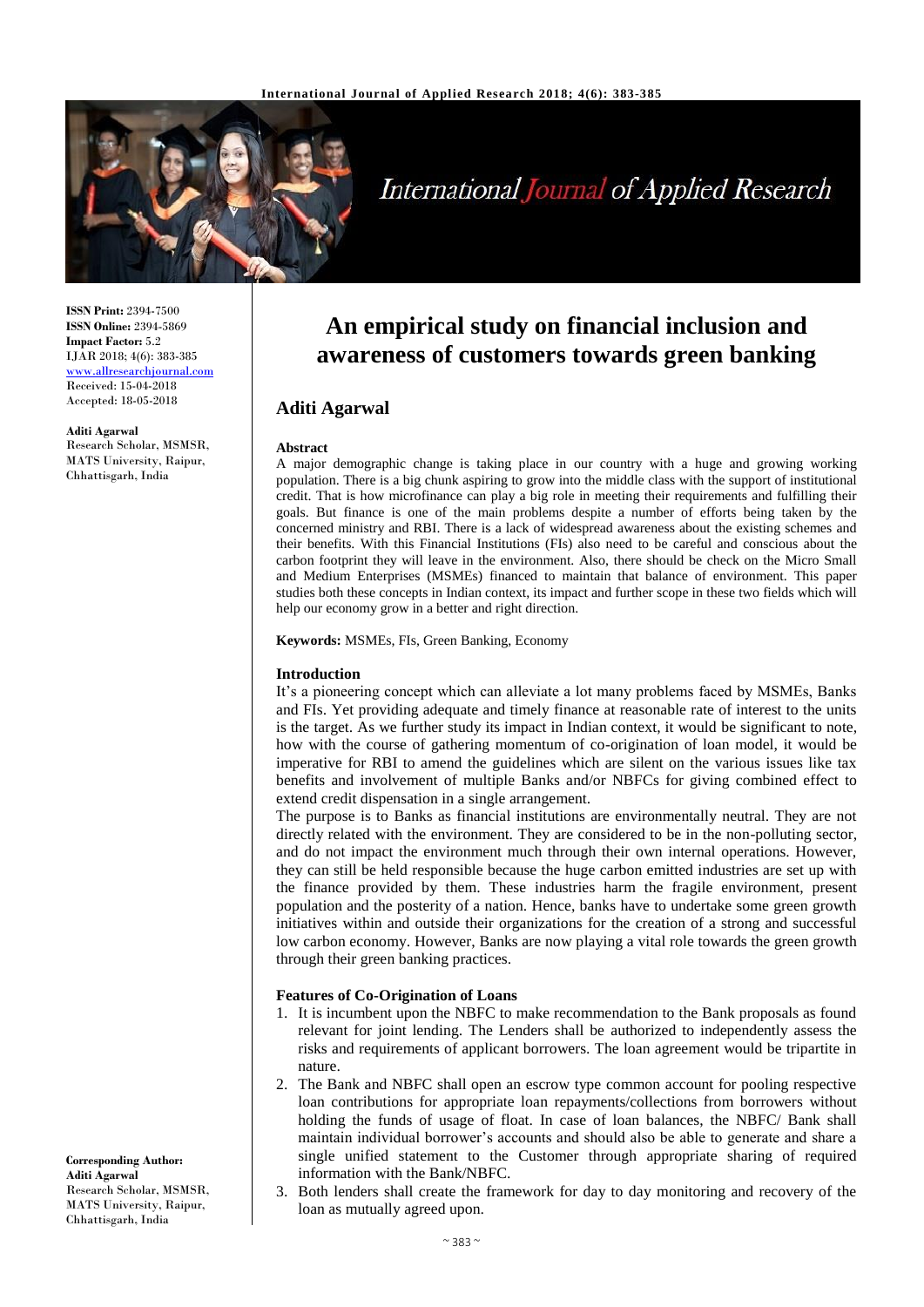4. Any assignment of loans by any of the lenders can be done only on the mutual consent of both the lenders. The applicable provisioning requirements shall be followed by each of the co-lenders.

#### **Green Bank Products**

Green banking helps to create effective and far reaching market based solutions for customers. Banks are developing new products and services that respond to consumer demand for sustainable choices.

#### **Green banking product coverage includes**

- **Green mortgages**
- **Green loans**
- **Green credit cards**
- Green saving account
- Green checking account
- Green CDs
- Green money market
- **Mobile banking**
- Online banking

#### **Literature Review**

Under the said model, any assignment of loans by any of the lenders can be done only with the mutual consent of both the lenders. The applicable provisioning requirements shall be followed by each of the co-lenders and it shall be the responsibility of the NBFC first for any grievance redressal. Both the lenders will explain to the borrower regarding the difference between products offered through the coorigination model as compared to its own products.

Both need to work on a mutually acceptable sourcing and credit policy which must be also be approved by their Boards. They will need to enter into a tri-partite agreement with each borrower and have a separate account to monitor the funds movement under this model. Also, the NBFC will have to give an undertaking to the Bank that its contribution towards the loan amount is not funded out of borrowing from the co-originating Bank or any other group company of the partner Bank.

Entering into co-origination arrangement shall provide a competitive edge for credit to the priority sector and to mitigate the challenges faced by the Banks on priority sector loans. Since, it's a nascent concept in India, its impact and further analysis will enhance our understanding of the same as so far it has not been completely absorbed by the Indian financial sector.

#### **SBI Sustainability Report 2018-2019**

SBI Chairman Mr. Rajnish Kumar happily presents its fourth Sustainability Report for FY 2018-19:

#### **"Spearheading Digital India-Banking Solutions for a Sustainable Tomorrow"**

Serving the country's citizens has been a core commitment of State Bank of India (SBI) which is deep rooted in its ethos. For over 200 years, we have always striven to strengthen the country's financial system and are strongly interlinked with India's growth story.

- SBI issuing new technology for cross-cutting.
- SBI is strongly supporting "Digital India" by digitally transforming their banking products and services.
- SBI aims at becoming CARBON NEUTRAL BANK by 2030, by improving its sustainable performance.
- SBI launched YONO-the bank's flagship digital app for retail customer in November 2017 has crossed several milestones.
- SBI through its 338 Financial Literacy Centres (FLC's), has conducted over 29,000 camps with the objective of enhancing financial literacy.
- Similarly, to help rural youth gain requisite employability and livelihood skills, the RSETIs supported by the Bank trained nearly 97,000 rural youth during the reporting period.
- Additionally, for community development bank has stood solemn over the years focusing on key thematic areas *viz*. Healthcare, Education, Sanitation, Culture, Sports and Environment Protection etc.
- 'e-Gyanshala', has been launched on a pilot basis, serving as a one-stop knowledge repository for all employees wishing to access guidance documents theme across most operational business
- In FY 2017-18, State Bank of India won the Asian Banker Awards for the best lending initiative—proof of the extent to which the culture of innovation and digitisation has been so widely embedded within the Bank. Digitisation of various credit processes and products is being done through extant instructions, adherence to credit policies and guidelines with a view to manage risk, ensure regulatory compliance and develop reliable information systems.

#### **Research Methodology**

The research study is based on and secondary sources. Reviewed from Publications, various journals, newspapers and websites. Researcher tries to check out the impact of Government Banks (PSUs) and NBFCs on growth of MSMEs in India.

#### **Objective of study**

- 1. To understand the role of financial inclusion in India focuses attention on the method of financing to MSMEs and their success.
- 2. To identify level of acceptance of customers regarding the effect of green banking practices on environment, cost and time.

#### **Impact of financial inclusion of Loans in growth of MSMEs in India:**

Availability of funds in the hands of moderately rated NBFCs is obviously a core issue here which needs to be dealt with at war footing. The new co-origination lending system in the wake of the financial crunch at Non-Banking Finance Companies is set to enhance the credit flow to productive sectors. Policy emphasis is on long term structural reforms rather than incentives that are short term. RBI seeks to provide a competitive edge for credit to the

priority sector and mitigate the challenges faced by the Banks on priority sector loans. NBFCs operate on low cost infrastructures and have wider geographical as well as customer outreach.

**A few examples of the implementation of the coorigination so far are as follows:** In April, SBI announced tie-up with PAISALO Digital for disbursement of loans with ticket size of Rs 10,000 to Rs 2 lakh in agriculture and small and medium enterprises. The NBFC has operations in Uttar Pradesh, Maharashtra, Himachal Pradesh, Gujarat,